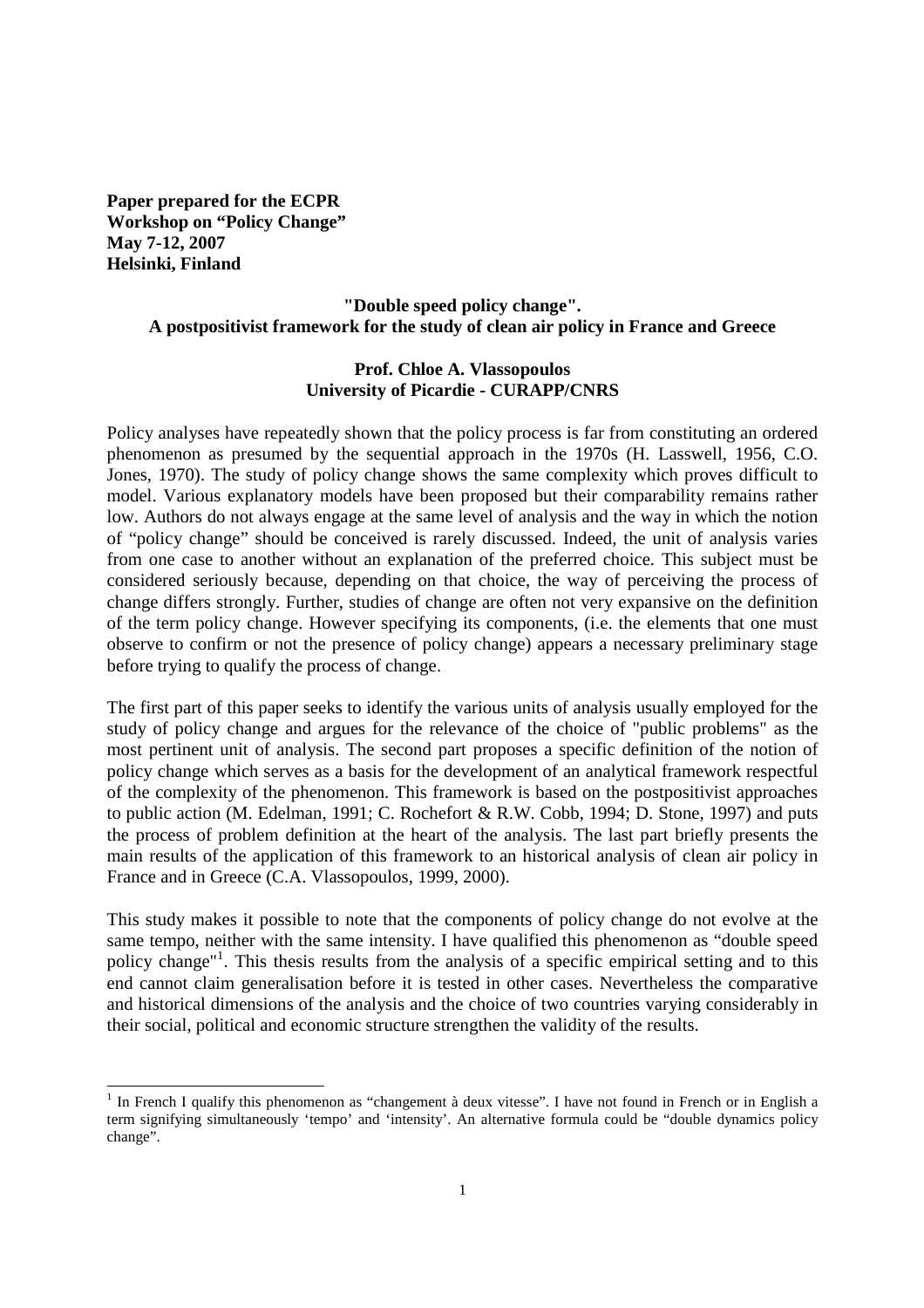# **A/Looking for a unit of analysis**

A survey of the literature shows that there is no consensus on the level to choose in order to better apprehend the process of change. The most commonly selected unit is "public policy". The choice of public policy as unit of analysis presents however certain disadvantages that I will discuss first. Secondly I propose that if one moves the attention from public policies to "public problems", this can moderate these disadvantages and create new perspectives for the study of policy change.

## *1. The limits of the "policy" choice*

Public policies constitute the most often used unit of analysis for research. But the definition of the term "policy" has never been the subject of consensus among specialists. It is used to describe various forms of public action which are not without effects on the observation of policy change. Moreover, public policies are temporarily and spatially situated. The limited life time of a policy does not allow a longitudinal analysis and prevents the discovery of policy inheritance. Further, since public problems are multi-sectoral, a public policy covers only a part of the problem administration*.* In the study of policy change what is interesting however is to study how various policies merge or separate themselves over time to answer a given problem.

We can represent policies like Russian dolls enclosed within one another. Let's take the example of the environment which is often used as a case study for "policy changes". What is called environmental policy represents a *sectoral policy* made up of a series of *issue policies* like clean air policy, water quality policy wastes management policy, etc. An issue policy can also be divided in more restricted *sub-issue policies*. Motor vehicle pollution policy or industrial pollution policy are examples of this type. Further, the policy to promote clean motor vehicle technology is a component (or measure) of motor vehicle pollution policy. In short the term "public policy" concerns very different levels of public interventions.

In his presentation of the advocacy coalition model P Sabatier (1988, 138) studies an issue policy (clean air) but uses indifferently sub-sectoral (like air pollution) and sectoral (like agriculture) examples. P. Sabatier and A.M. Brusher's (1993) article covers the impact of the new environmental policy on a series of issue policies in the basin of Lake Tahoma. What the authors call a "policy subsystem" comprises a large number of actors coming from all the issue policies under examination (water, air, town planning) to whom is added the new environmental coalition. H.C. Jenkins-Smith (1988), analyses a series of very restricted measures related to U.S. energy policy like the size of the Petroleum Reserve, the price of natural gas, or the organisation of the refinery market. For him the term "policy subsystem" refers to a rather narrow configuration of actors who is relatively homogeneous because it is composed of energy experts in each one of these issues. P. Hall (1993) studies a paradigmatic change within a policy sector, that of British economic policy, and its impact on issue policies that compose the sector (inflation policy, unemployment policy, monetary policy, fiscal policy, etc.).

The choice of a sectoral or sub-sectoral unit of analysis is not without importance for the study of policy change because it has implications for the way in which this change is perceived. The sectoral level is a much more crowded space than the sub-sectoral. For example the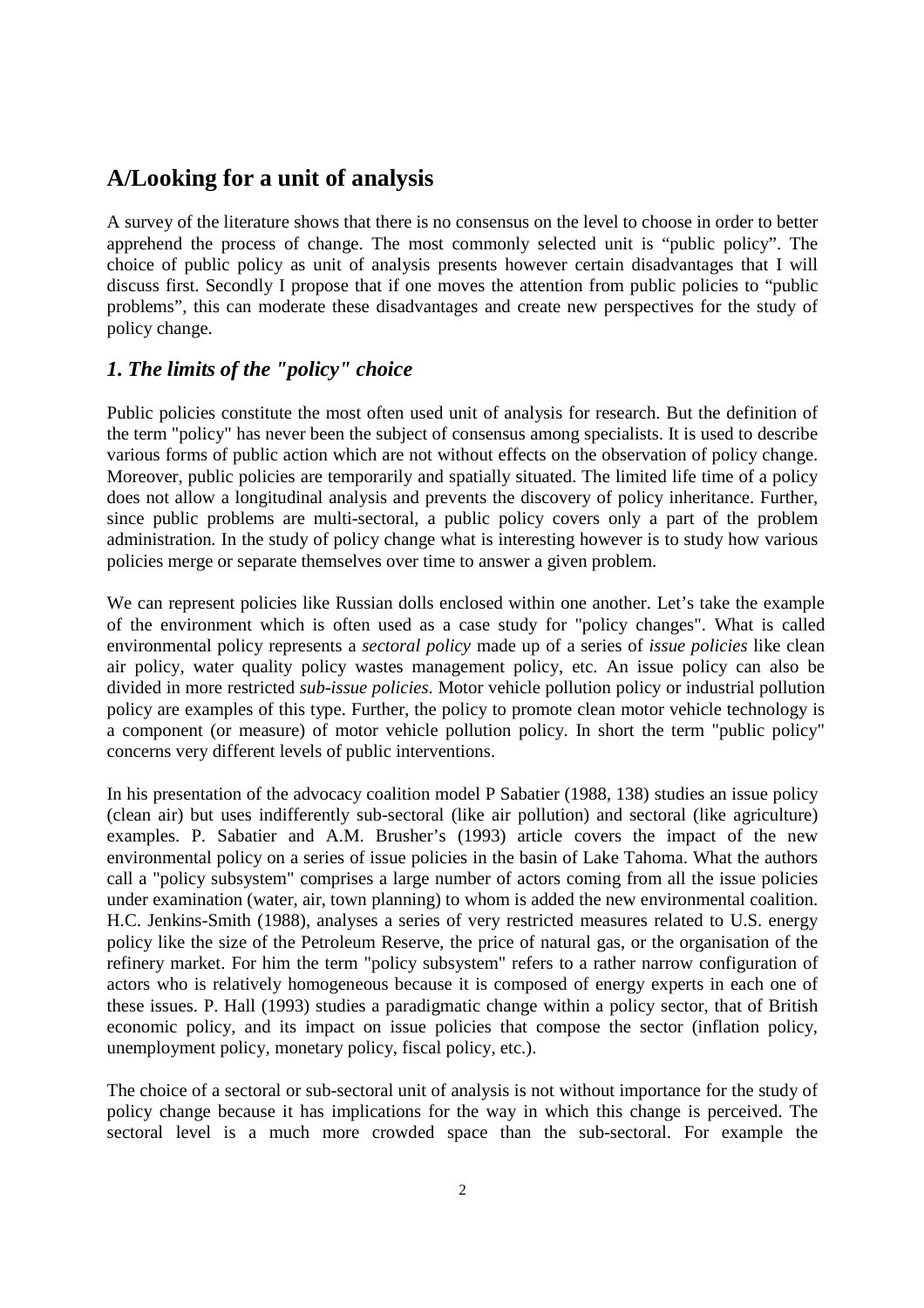environmental sector includes all the actors concerned with soil pollution, sea, air problems, etc. This overload in actors with different perceptions and interests make changes and policy learning rarer than changes exclusively concerning an issue or sub-issue policy. These changes when they occur cover the theoretical foundation of public action (there intensity will be discussed below). Thus P. Hall describes the passage from Keynesianism to the monetarism of the British economic policy as a paradigmatic change. P. Muller and B. Jobert (1987) speak about the change of "référenciel global" within the French agricultural sector of the 80's. P. Sabatier and A.M. Brasher refer to major changes of the belief system (deep core) to describe the impact of the environmental sector on a series of the pre-existing public policies<sup>2</sup>. These large-scale sectoral changes cover however only one dimensions of the process of change and risk under-estimating the importance of sub-sectoral changes. Issue policy changes are more diversified. These policies can undergo the effects of the paradigmatic change which affects the sector to which they belong (as in the case examined by P. Hall). They can also undergo internal modifications often of low importance that P. Sabatier describes as "near core" or "secondary aspects" and P. Hall as change of first and second order. These changes concern the adjustments of current programmes. Issue policies can lastly undergo more important changes affecting not only policy instruments but also the perceptions and beliefs of policy actors. In that case, as the example of clean air policy shows, new programmes can emerge without any large-scale sectoral change.

The study of a sectoral policy with simultaneous analysis of a series of representative issue policies can give a rich image of the process of change but the choice of public policies as unit of analysis is likely to prove temporally and spatially restrictive. First, the temporality of public policies does not coincide with that of the problem that they deal with. To take up again the example of clean air, an *ad hoc* policy on the matter began in France with the 1961 law and in Greece with the programme of 1982. This does not mean however that before these dates the problem was not known. It was dealt within other public policies. To fix attention on a public policy runs the risk of ignoring the period preceding its emergence, which is highly important for the comprehension of its inheritance. Further, the appearance of a new policy does not inevitably eliminate the other policies which coped with the problem up to that point. The actors in place fight in order not to lose the budgets they control and the influence they exert over the matter. Thus, after the appearance of an ad hoc clean air policy, industrial policy continued managing a part of the problem.

The choice of public policy as a unit of analysis leaves therefore certain dimensions of the process of change in the shade. The shift of attention from policies to public problems seems to better respect the complexity of the phenomenon.

### *2. The "public problem" choice: a post –positivist approach*

1

We can define public problems (or policy problems) as social problems dealt with by the public

 $2$  Baumgartner and Jones study many case where the new environmental sector transformed issues perceived positively (nuclear plants, pesticides) to problems perceived negatively. Thus, the authors observe "dramatic" policy changes. We consider that those examples constitute rather cases of policy creation than policy change. Most of the time policies that perceive issues negatively do not bring an end to policies that perceive the same issues positively. For example, nuclear energy production and the use of pesticides in agriculture continue besides the fact that alternative energy and agriculture policies have been invented. In that sense policy change appears less dramatic.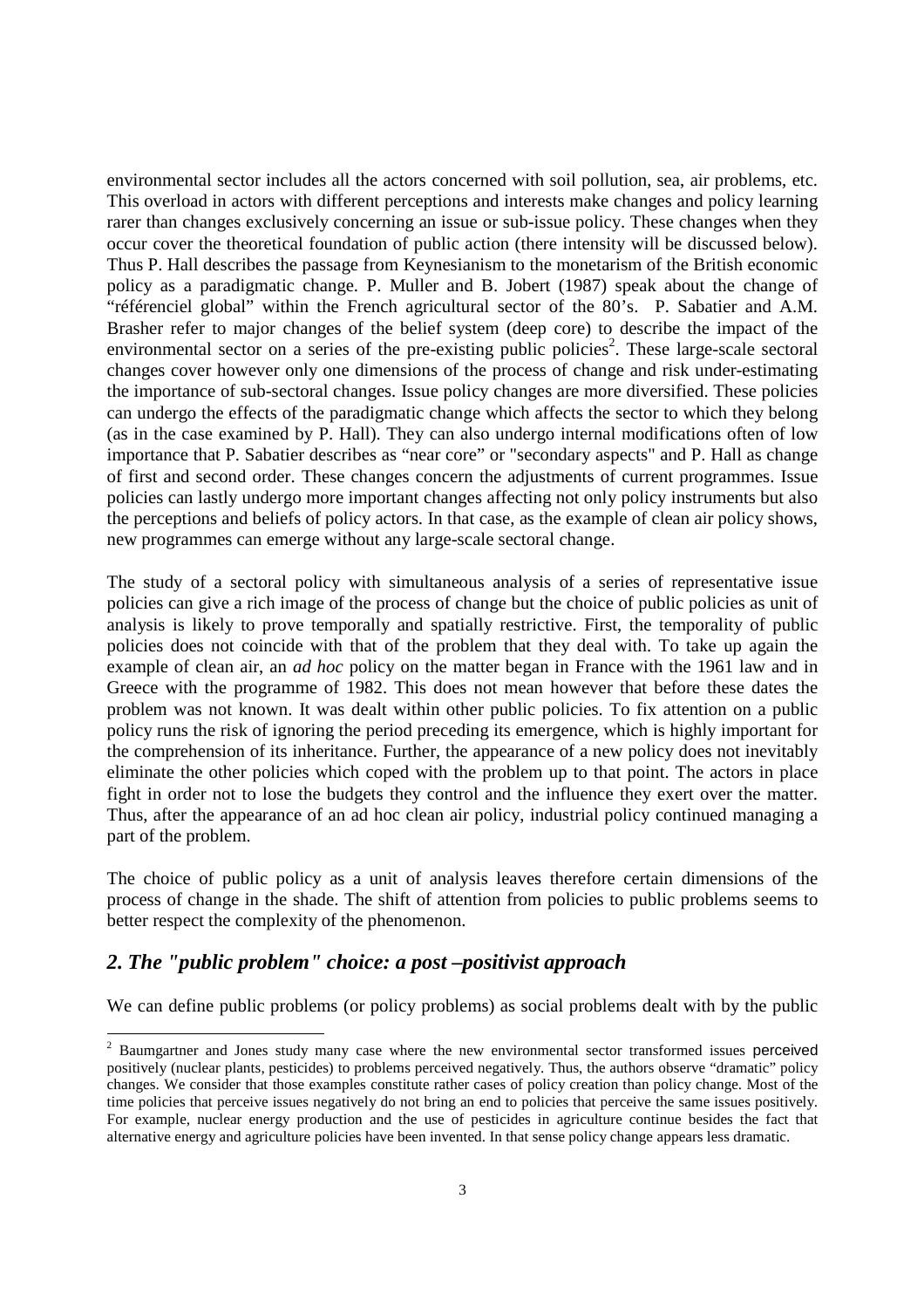authorities<sup>3</sup>. This first definition requires better specification because the concept of a 'public problem' is as polysemous as the concept of public policy and can cover different realities. To take up again the previous example, environmental degradation is a public problem as well as air pollution, motor vehicle pollution or pollution by lead emissions. All these problems take the form of the same Russian doll that we evoked above: air pollution is an environmental problem, motor vehicle pollution a component of air pollution and lead emissions a component of motor vehicle pollution. Is there a most pertinent level for the study of policy change?

To answer this question we adhere to the postpositivist approach which proposes considering social and public problems through three epistemological premises: 1. Problems are complex events related to the construction and reconstruction of political causes, of structures, of roles and of moral positions (Mr Edelman:45; D. A. Rochefort and R. W. Cobb, 249). 2. This construction takes the form of a definitional process through which the participants' successive interactions get the problem "unrolled" (M. Spector & J.I. Kitsuse: 126). 3. This definitional process is a question of power because those who manage to impose their vision of the problem distribute the roles between the actors concerned and decide on the measures to be applied. (E.E. Schattschneider, 1975,102; D. Stone, 1997, 197)

Postpositivist sociology and in particular the influential work of M. Spector and J.I. Kitsuse, covers primarily the construction of social problems. When these studies refer to the public authorities, they are perceived as an additional actor in the current definitional process. When a social problem is transformed into a public problem, its definition follows a specific process which has to be connected to the fact that the entry of a problem within the public sphere places the official authorities in the position of the orchestrator of this process. Social actors can negotiate only via the official authorities. What is the impact of this situation in the definitional process? Make into

In the case of a social problem, negotiations between actors cover primarily the causes of the problem and marginally its consequences. The importance attached to the causes is obvious since these distribute between the different actors the cost of the resolution of the problem (which will pay and which will benefit). The reference to the consequences of the problem has only a symbolic impact: justifying to the other participants the perception that certain actors have of a given situation. Whatever the justifications are, it is up to the actors concerned to solve the problem while agreeing on its causes and, therefore, on the solutions to apply. On the contrary, in the case of public problems, the evocation of the consequences has at the same time a symbolic and concrete impact. This difference is related to the fact that those who are concerned with the problem do not coincide with those who are responsible for solving it, namely a public authority.

Each reference to the consequences of the problem constitutes, in the case of public problems, not only a justification legitimizing to differing degrees the intervention of political leaders ("we act to protect the citizens' health ", "we act to guarantee safety", etc), but also a means of the distribution of competences within the State. In this sense M. Edelman (1991, 50) writes that the construction of a problem invites the recognition of the authority of those who claim to have one or another

-

<sup>&</sup>lt;sup>3</sup> Baumgartner and Jones use the term 'valence issue' to describe issues that are perceived and discussed only in a negative way.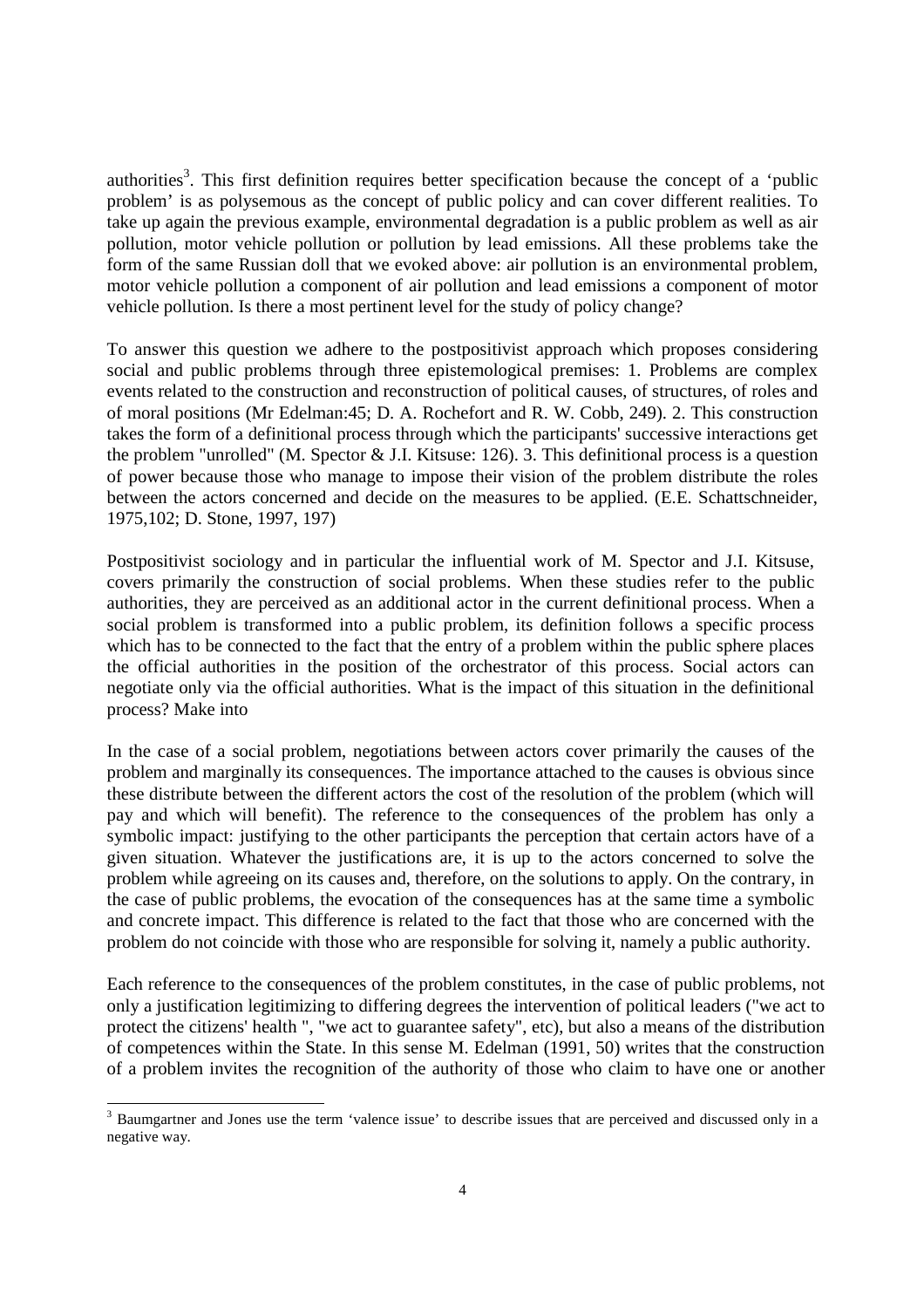type of competences. Let us take again the example of air pollution: it can be defined as an industrial problem or as a motor vehicle problem. This determines the causes of the problem. It can also be defined as a public health risk or as an environmental problem. This determines the consequences produced by the presence of the problem. As will be seen below, according to whether the definition of the problem covers health protection or environmental protection, the distribution of competences between administrations changes.

It is then possible to claim that the definition of a public problem is carried out through a double definitional process: the first determines the causes of the problem and answers the question "what is the problem?" ; the second determines the consequences of the problem and answers the question "why does this situation constitute a problem?".

To reveal this double process a specific partition of public action must be performed. One could choose to study environmental degradation. But the environment does not generate a definitional debate on its consequences. Environmental protection is a "self-justified" question in that it constitutes an accepted social value (to say that one must protect the environment does not require any additional justification). In order to be able to identify the double definition of a public problem, an "hetero-justified" problem must be chosen namely a problem that necessitates a broader justification to be admitted as indisputable: this is the case of air pollution which has to be justified with reference to environmental quality, public health, quality of life, etc Simultaneously the selected problem must be sufficiently broad to be able to generate a debate on its causes. For example, in J. Gusfield's study drinking and driving constitutes a mono-causal problem: the problem is alcoholism. The quality of the roadway, the driver's age, young drivers' training, etc can also cause accidents but are not discussed. To obtain a multi-causal problem one must therefore climb up a level and to choose the problem of road accidents.

According to what precedes, various arguments can be put forward to support the relevance of the choice of the public problem as a unit of analysis in the study of change.

1- In order to reconstruct the process of problem definition and redefinition this choice invites us to adopt a longitudinal viewpoint. During this process the problem can pass thought different sectors and be the subject of various public policies. Thus the analyst must go beyond the narrow borders of a sector and/or of a public policy to study their inheritance and thus to better appreciate the weight of the past and the innovative elements introduced in each definitional stage. This also makes it possible to identify within the same study the different dimensions of policy change: the impact produced when the problem penetrates a new sector, the effects of the emergence of a new programme or the adding of new measures into the current programme.

2- As an issue of power, problem definition divides the actors into winners and losers and legitimates certain courses of action to the detriment of others. Thus, the reconstitution of the definitional process has to go together with the identification of the problem subsystem<sup>4</sup> and

 $\overline{a}$ 

<sup>4</sup> We use the term "problem subsystem" instead of "policy subsystems" in order to describe the actors mobilised around a public problem and participating more or less actively to successive formulations of policies in order to cope with the problem.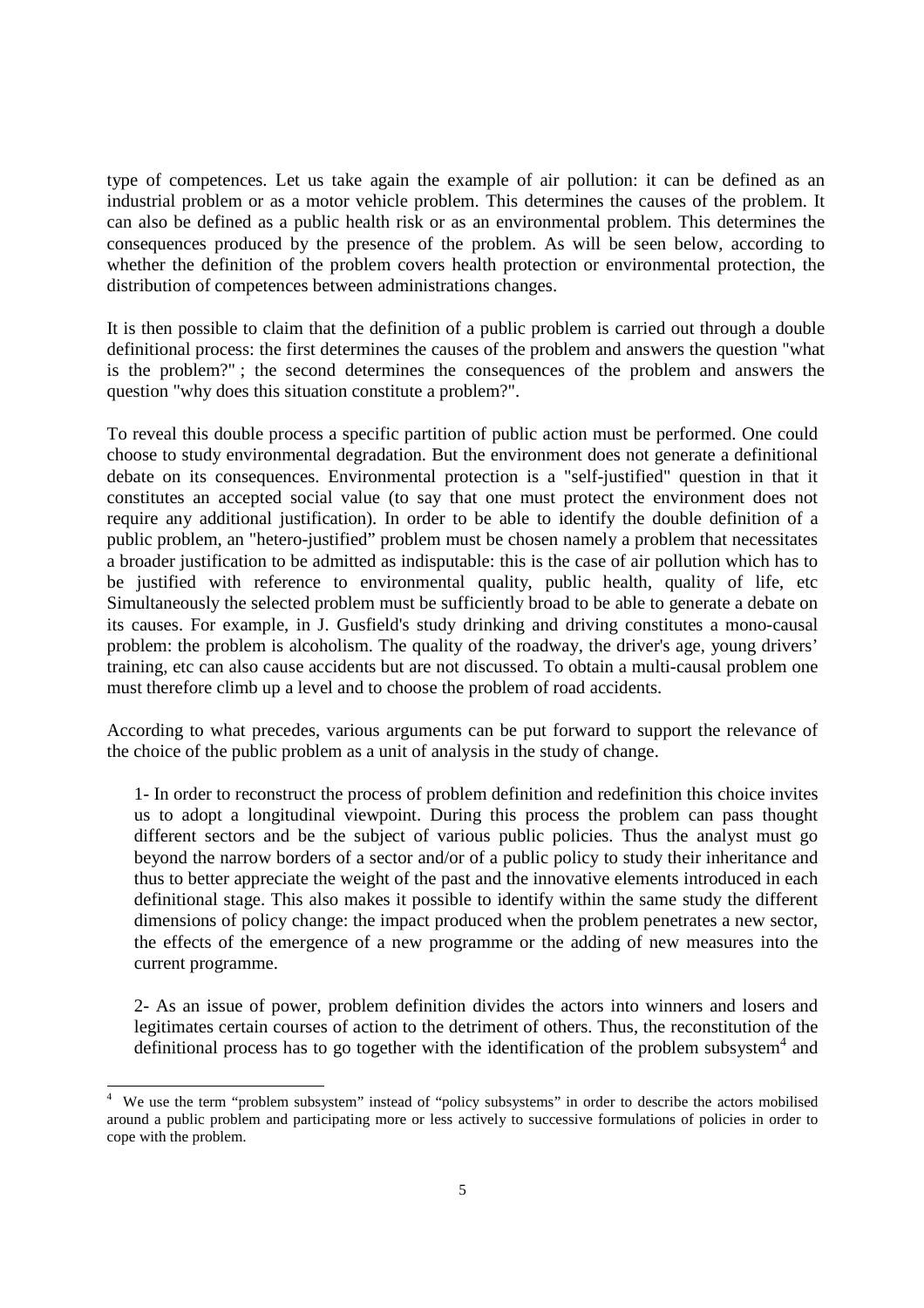of the programmes of action. The analytical framework proposed below is based on the interaction between these three variables and their evolution throughout the definitional process.

3- The distinction between the definition of the consequences and the definition of the causes of the problem makes it possible to better specify the relationship between changes of ideas, changes of actors and changes of policy content programmes/measures and thereby to better evaluate the tempo and the intensity of the process of change.

# **B/What policy change might means and how it might be analysed?**

As C.J. Bosso suggests (1993, 201), the effort to better understand the process of problem definition can answer in a more relevant way the "why" and "how" of policy change. More than the question of "why public policies change?" it is the question of "how this change is carried out?" that is privileged here. Because public policies always generate winners and losers, change is always possible. The dissatisfied are in search of favourable conditions enabling them to improve their position by modifying the dominant definition of the problem and the policy action. In other words, change must be considered as a natural phenomenon and immobility has rather to be the subject of interrogation. In order to propose an answer to the second question it is important to define precisely what policy change might mean. Following such definition we will propose a framework for the analysis of policy change.

## *1. Variables and dimensions of Policy change*

M. Howlett and M. Ramesh (1998) rightly affirm that there is not only one source of change, nor only one tempo of change, nor only one intensity. Policy change is an eminently complex phenomenon and its study requires not only the specification of its components (i.e. the elements that must be analysed to affirm the presence, or not, of change) but also the consideration of its tempo (i.e. the rapidity with which the change occurs) and its importance (i.e. the deviation produced in relation to the previous state balance).

In a more or less explicit way, policy change is recognized when a new programme emerges. P. Sabatier (1988: 1) explicitly refers to change as a change in governmental programmes. He relates this change to modifications of the belief system within a "policy subsystem". R. Rose and P.L. Davies (1994) evaluate the rhythm of policy change in terms of the number of new programmes voted in the space of a century in Great Britain. P. Hall (1997: 279) identifies three orders of change covering various components of current programs (the organisation of the instruments, the instruments themselves and the hierarchy of goals behind policy). F. Baumgartner and B. Jones (1993: 132-33) remain less precise in their definition and evoke alternatively the change in "policy outcomes", "policy enactments", "policy action" or "program creation". For those authors policy change is the result of the interaction between policy venue and of policy image. The two independent variables mainly underlined as being at the origin of policy change are actors and ideas. According to changes in ideas and actors, policy change can be more or less rapid, more or less important (M. Howlett & M. Ramesh 1998, 473). Simultaneous changes in ideas and in actors should generate rapid and paradigmatic policy change. One can bring two criticisms to this correlation between actors, ideas and programmes.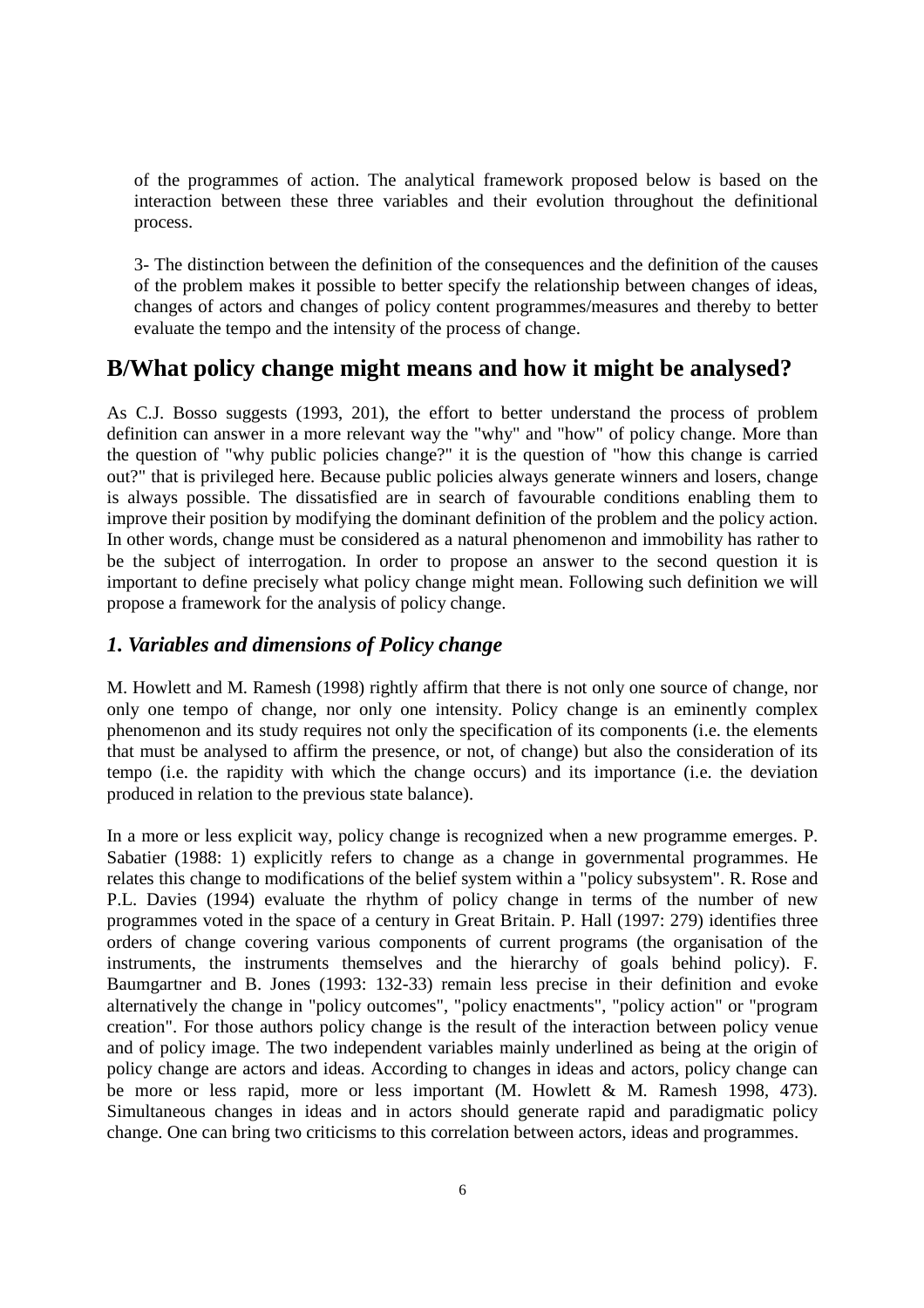First, the analysis seldom goes beyond the obviousness of the appearance of a new actor, a new idea and/or a new program. This is more often the case when the analysis is longitudinal and multisectoral. The scale of the data pushes toward the choice of quantitative rather than qualitative analysis. For example the very interesting analyses of F. Baumgartner and B. Jones and that of R. Rose and P.L. Davis remain primarily quantitative and do not seek to appreciate the concrete impact of the change on the studied reality. The analysis of air pollution in France and in Greece makes it possible to note that the appearance of a new actor and new programme can be less innovative than it appears at first sight. Consequently the study of policy change does not have to be limited to the identification of innovative elements. It has to seek to evaluate the importance of change: to what extent does the emergence of a new actor disturb the previous balances, to what extent does the content of a new policy programme modify the pre-established method of problem regulation? In this case a quantitative approach is important as an entry to identify the periods of upheaval and the emergence of new actors, new ideas and new programs likely to challenge the status quo. But in order to study the extent of change the simultaneous use of qualitative longitudinal analysis, especially discourse and content analysis, seems equally necessary.

Secondly, as G. Dudley and J. Richardson remarked (1998: 731) "a paradigmatic shift in terms of ideas and values may not be immediately expressed in terms of policy outcomes". Indeed the case of air pollution contests the correlation between change in actors and ideas and change in the policy content. We will see further that the appearance of new actors and/or of new perceptions of the problem may not generate changes in the content of policy. However all these partial changes must be considered seriously because they can introduce important modifications. The change of discourse and problem definition can for example influence the balance of power between policy actors and transform the nature of the subsystem. This was the case in France at the beginning of the 1970s: the subsystem became less pluralist and more homogeneous and made it possible to limit the visibility of the problem and to prevent the emergence of new measures.

From what precedes, it appears to us relevant to consider policy change as *the result of changes in all or some of three interactive variables: ideas (problem definition), actors (public and private) and policy content (measures*). Further there is no reason to consider *a priori* that these variables evolve inevitably at the same tempo and with the same intensity.

### *2. Constructing an analytical model*

The distinction between the definition of consequences and the definition of causes can serve as a means to better specify the relationship between the changes of the above three variables and therefore to better evaluate the tempo and the intensity of policy change.

Since the determination of the causes influences the actors that have to assume the cost of problem resolution, the study of the causal definition should allow the identification of the private actors mobilised around the problem. The definition of the consequences should make it possible to identify the institutional actors and the way competences are distributed between policy sectors. Therefore it should be possible to connect changes of the causal definition with changes in the balance of power between private actors and changes in the definition of the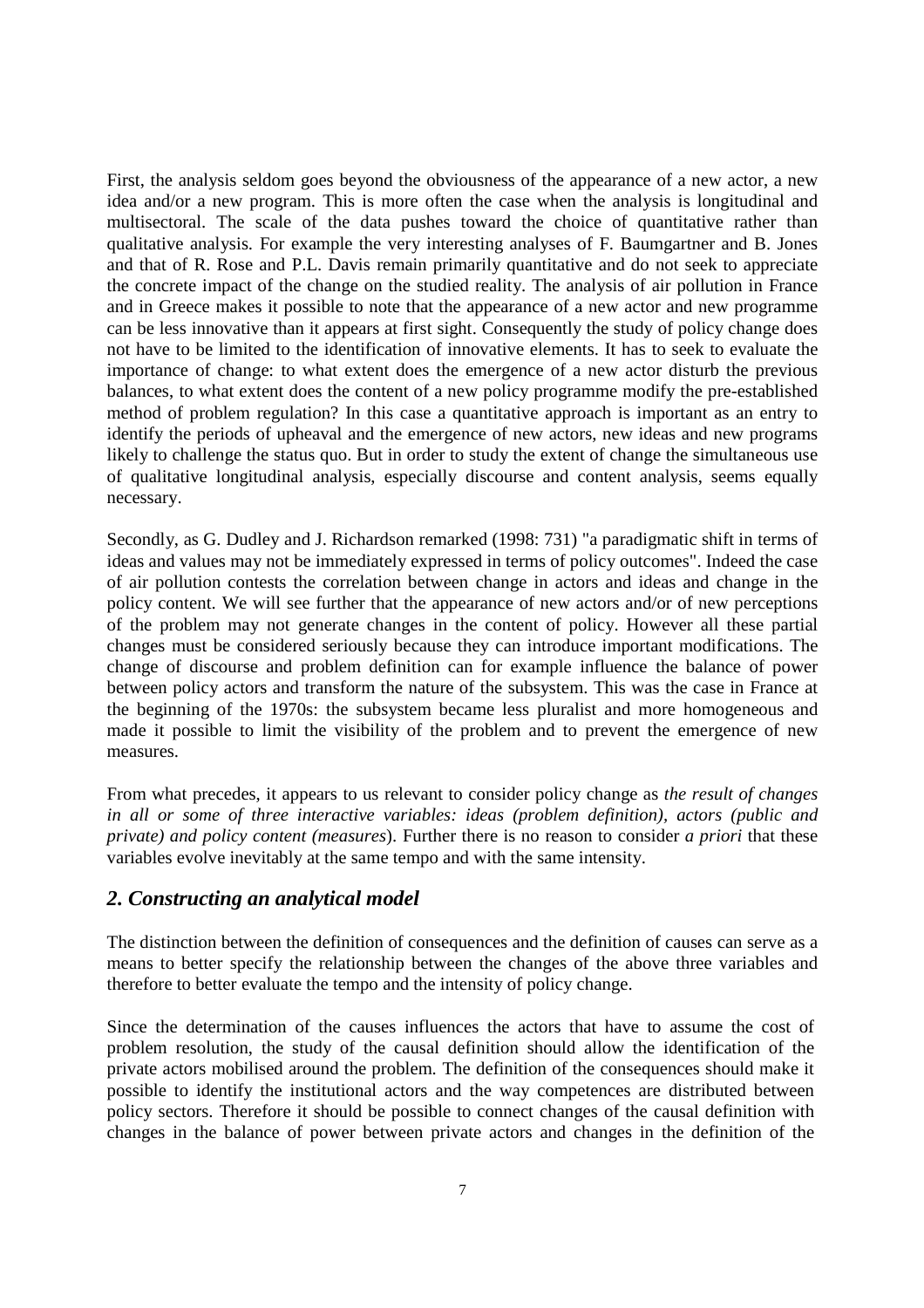consequences with institutional restructurings. As we will observe in the following paragraph, the definition of air pollution as a motor vehicle problem actively mobilised car manufacturers within the problem subsystem. At the same time, the industrial lobby became less visible and is positioned at the margin of the subsystem. Its definition as an environmental problem transferred in both countries, the attribution of the political and administrative responsibility for policy making to the Environmental sector. The changes in the perception of the consequences and/or causes of the problem should in addition modify current programmes in order to adapt them to the new causes to fight and the new consequences to avoid.

Like any attempt to model reality this analytical framework schematises the complexity of the process of change. Air pollution shows for example that the public and private actors do not act independently of one another: the interpenetration between the public and private spheres and the close relations established between public agencies and organised interest groups means that the mobilisation of a public actor often involves the implication of the corresponding administration and vice versa (J. Chevallier, 1994, 373). This observation should not however negate the interest of the analytical framework presented here which does not claim to be exhaustive but rather proposes a relevant reading of the complex phenomenon imperceptible as a whole.

The longitudinal study of the double definitional process signifies reconstituting the genealogy of the policy problem, i.e. the stages through which it passed until arriving at its current definition. As M. Spector and J.I. Kitsuse propose this involves "unrolling" the problem and the best way to do this seems to be to move backward. This operation can end when the researcher considers that he or she has acquired sufficient information on the inheritance of the policy to be able to appreciate the process of change. All documents which provide information about the way the problem is defined and discussed in the public sphere are useful (daily press, reports, transcription of debates, meetings and interviews). With regard nevertheless to policy problems parliamentary debates, which are available on a continuous basis for long periods of time and transcribed with precision, constitute a major source of investigation. They not only allow the collection of dominant discourse but also the identification of the phases of the appearance of new governmental programs and/or of the abolition of previous programs. The difficulty here is above all semiological: seldom are the same terms used in the long term to speak about the same phenomenon. The historical approach and the use of the parliamentary records' index makes it possible to reconstitute the various terms employed to qualify the problem. This is a central part of the definitional analysis. Air pollution for example has been qualified since the 19th century in France as: putrid odours, black smoke, nuisance, pollution. The use of the term "air pollution" appeared in both countries only in the 1930s.

Moreover it is important to juxtapose the phases of redefinition of the causes and consequences with the chronological listing of the program set up. The study of air pollution does not always shows a coincidence between the two processes: there can be definitional change without the appearance of a new program. Lastly, around each period of redefinition and emergence of new programs it is important to locate and identify the actors present and the balance of power between them. After this preliminary work the tempo and the intensity of change can be appreciated. Therefore discourse analysis is an important source of information. Do all the actors accept the dominant definition of the problem? Do some actors take a less active part in the debates? Do they remain vague in the way that they evoke the problem? Content analysis of the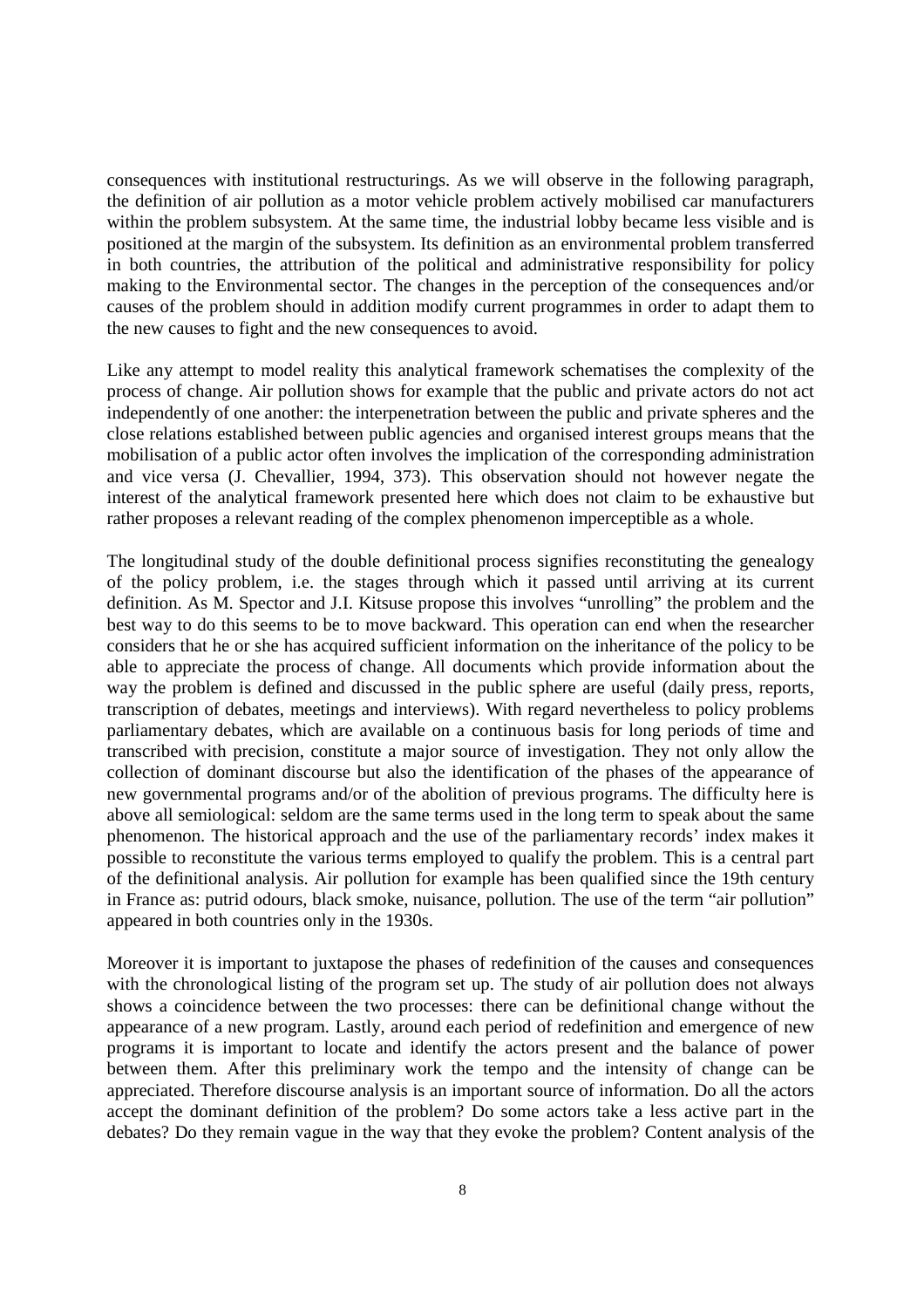current program constitutes a second major source of information. Do programmes comprise clear objectives? Do they define precise and feasible means different from those employed up until now? What is the margin of action they give to policy actors?

# **C/Two speed policy changes in clean air policy in France and Greece**

The double definitional process of air pollution since the beginning of industrialisation covers the period from the beginning of the 19th century in France and the beginning of  $20<sup>th</sup>$  century in Greece. As it is impossible to present in detail this long definitional story, we will selectively present certain changes which better demonstrate the contribution of the analytical framework proposed here. Despite the social, political and economic differences between the two countries the comparison reveals certain regularities in their policy change process.

### *1. Redefining consequences and institutions*

For almost two centuries air pollution in France has known only one redefinition in terms of the consequences that it generates. The discourse which developed around the Napoleonic law of 1810 to justify the intervention of the state in the domain of air quality defined air pollution as a public health risk. This definition had a direct impact on the institutional organization of clean air action. The principal "expert" heard on this matter was the hygienist present within the public service and in Parliament. Throughout the 19th century hygienists gradually affirmed their position within the new problem subsystem. During the same period the new "grand corps d'Etat" of the mining engineers, was created and charged with promoting industrialisation. Mining engineers also looked to control the problem and to impose their technocratic vision of pollution over the health vision. This confrontation between engineers and hygienists within the state led to a specific division of competences that reflects the balance between contradictory visions and interests. This compromise was given concrete expression by the 1961 law on air pollution and odours. Air pollution was defined as a public health problem and the ministry of health was named the official authority responsible for the coordination of clean air action. However the law did not give any possibility for autonomous action to that ministry: measures to combat industrial pollution were elaborated and applied by the mining engineers within the ministry of Industry and the measures concerning motor vehicle pollution remained the responsibility of the ministry of transport in direct collaboration with car manufacturers. The new law tried to assemble in only one text the various components of the problem managed until then within various public policies but the administrations partially competent in this field with the support of the polluters' lobby succeeded in maintaining their competencies confining the ministry of health to the role of a simple supervisor.

The environmental era in the 1970s marked an important change in the previous equilibrium: air pollution was no longer discussed as a health risk and was defined as an environmental problem. This definitional change can be described as rapid as far as the discussions on environmental degradation started officially in 1969 and two years later the first program for the protection of the environment emerged. Since then air pollution has been transferred into the new policy sector. This change can be also described as radical because the nature of the problem changed since it started to be discussed in new terms. At first sight we can say that this redefinition produced important modifications to the problem's subsystem. First of all, the new ministry of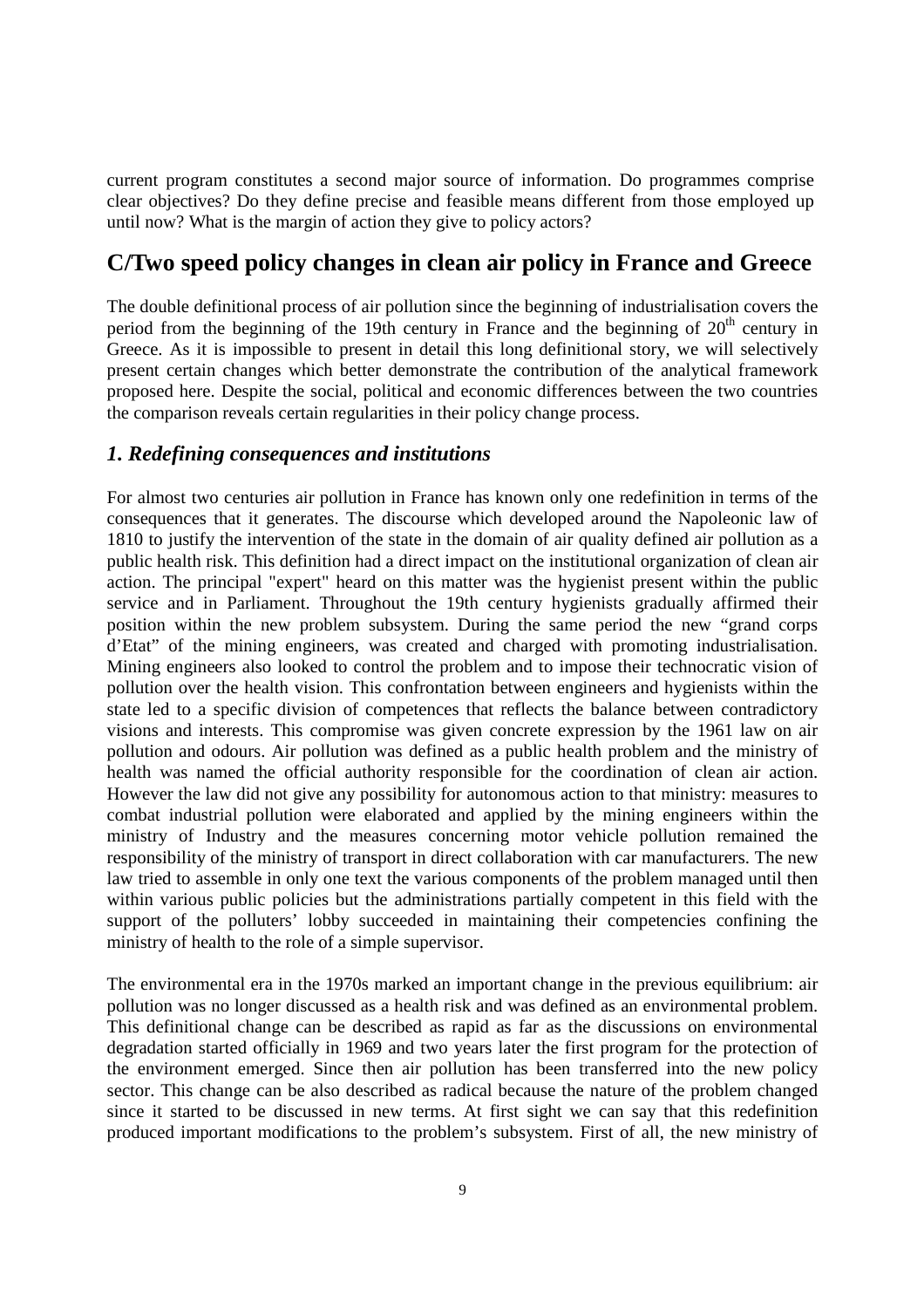the environment emerged in 1971, and in 1973 by simple decree and without any public debate the ministry of health was deprived of its competences which were transferred to the new ministry. Was this change as radical as it initially appears?

The French ministry of the environment was made up by the transfer of civil servants and of competences from the pre-existing administrations. In the case of air pollution, the issue was taken over within the new ministry by the mining engineers transferred from the ministry of industry to the new ministry. The environmental era served as an opportunity for the mining engineers to impose themselves as the body most adapted to deal with the problem. With this reorganisation they also took charge of motor vehicle pollution but they did not contest the authority of the ministry of transport and of car manufacturers who continued to decide on the policy to be followed on the matter. In other words, after the 1970's the polluters and their administrations managed to exclude the health authorities from the subsystem and to monopolise clean air policy (C.A. Vlassopoulos, 2007). In the light of the role that the hygienists and the mining engineers played for one and a half centuries, the changes that occurred in the 1970s appear minor insofar as they rather confirm the persistent incapacity of the health specialists to impose themselves within the problem subsystem and the capacity of the polluters to control the domain. Thus the conditions of policy making and implementation remained eminently fragmented and controlled by the actors hostile to clean air policy objectives. The respect of previous balances can explain why the redefinition of air pollution as an environmental problem did not give rise to a new governmental program. The 1961 law stayed active for another 25 years after the creation of the ministry of the environment.

The case of Greece reveals certain similarities which confirm the capacity of actors to contain the process of change. For historical, political and economic reasons the first national public debate on air quality emerged in Greece a century later (in 1911). Pollution was not defined as a public health problem but as an urban problem. From 1909, E. Venizelo's progressive party placed the country's modernisation at the centre of its political project (G. Mavrogordatos & C. Hatziiossif, 1992). To carry out this modernisation project the new political class represented by the Venizelian party was supported by a new technocratic elite trained in civil engineering at the new Polytechnic School of Athens. All modernisation policies drawn up by the elite of town civil planning engineers concerned the organisation and rationalisation of urban space. Whereas there was neither real industrialisation nor car traffic at the beginning of the  $20<sup>th</sup>$  century, the debate on air pollution covered above all motor vehicle pollution which was better integrated into the urban dimension of the modernization project. The absences of car manufacturers in Greece also facilitated the development of a very rigorous political discourse against the new means of transport (C.A. Vlassopoulos, 2005). From this moment and until the environmental era all the legislative initiatives in the field of air pollution were taken by the technocratic elite within the ministry of public works and the ministry of transport. Further, the creation in 1923 of the Technical Chamber of Greece, which played the double role of representative of the engineers' interests and of official advisor to the government on development policies, gave scientific validation and support to the ministerial initiatives.

As was the case in France, the environmental era redefined air pollution as an environmental problem. After the end of the dictatorship in 1975 a new ministry of the environment took charge of the problem. Even more than in France, the appearance of this ministry marked no rupture in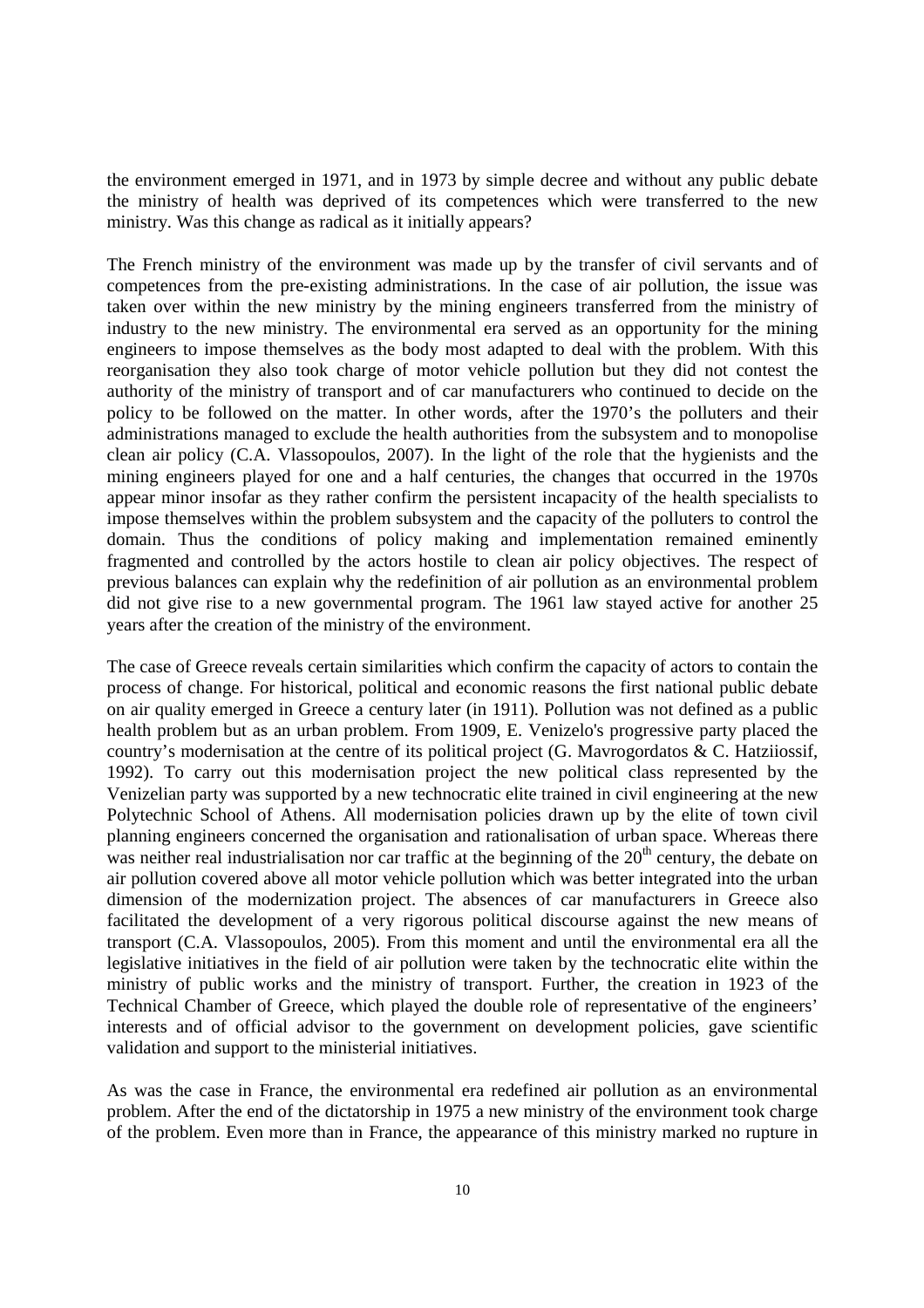relation to the past. The new ministry of the environment consisted of a reinforced Ministry of the Public Works promoted to a Department of the Environment, of Town Planning and of Public Works. As in the French case, this definitional change did not give birth to new clean air measures.

In the two countries studied, the redefinition of the consequences of the problem marked some changes but the tempo and intensity of these changes varied according to the variables under consideration. Only the way of representing the problem changed radically since it was discussed in new terms and presented as a 'new' problem. New institutional actors appeared during this period and competences were redistributed within the State. But an analysis of these changes in the light of an historical approach makes it possible to appreciate the weight of policy inheritance: the actors already involved in the administration of the problem had sufficient legitimacy and authority to allow them to contain the change. Thus, the appearance of the Department of the Environment did not trouble the established equilibrium. Further this definitional change did not modify the measures set up to deal with the problem.

| 1.1 Regerment of the consequences and poncy change |              |           |                  |           |  |  |  |  |
|----------------------------------------------------|--------------|-----------|------------------|-----------|--|--|--|--|
| Type<br>Variable                                   | <b>SPEED</b> |           | <b>INTENSITY</b> |           |  |  |  |  |
|                                                    | FR           | <b>GR</b> | <b>FR</b>        | <b>GR</b> |  |  |  |  |
| <b>IDEAS</b>                                       | Rapid        | Rapid     | Radical          | Radical   |  |  |  |  |
| <b>ACTORS</b>                                      | Rapid        | Rapid     | Weak             | Weak      |  |  |  |  |
| <b>PROGRAMME</b>                                   | None         | None      | None             | None      |  |  |  |  |

|  | T.1 "Redefinition of the consequences and policy change" |  |  |  |  |  |
|--|----------------------------------------------------------|--|--|--|--|--|
|--|----------------------------------------------------------|--|--|--|--|--|

#### *2. Redefining causes and polluters*

In France air pollution was initially defined as a problem that was due to industrialisation. Some rare debates mentioned other sources of pollution like the car or central heating but they received little publicity. Until the 1990s (with an exception at the beginning of the 1980s marked by the European debate on acid rain) all public debates put the emphasis on industry. This remark confirms D. Stone's and M. Edelman's analysis when they note that in the public sphere problems are always defined in a simplified way. The first causal redefinition took place in 1996 with the enactment of the law on air pollution and the rational use of energy. Since then air pollution has been defined as a motor vehicle problem.

The powerful lobby of car manufacturers with the intimate collaboration of the ministry of transport succeeded for nearly a century in keeping the question of motor vehicle pollution off the political agenda. A public policy monopoly was thus created around motor vehicle policy which maintained it at the periphery of the clean air subsystem in order to preserve the agenda denial. Three factors (conjunctural, political and strategic) met to make it possible to break this balance.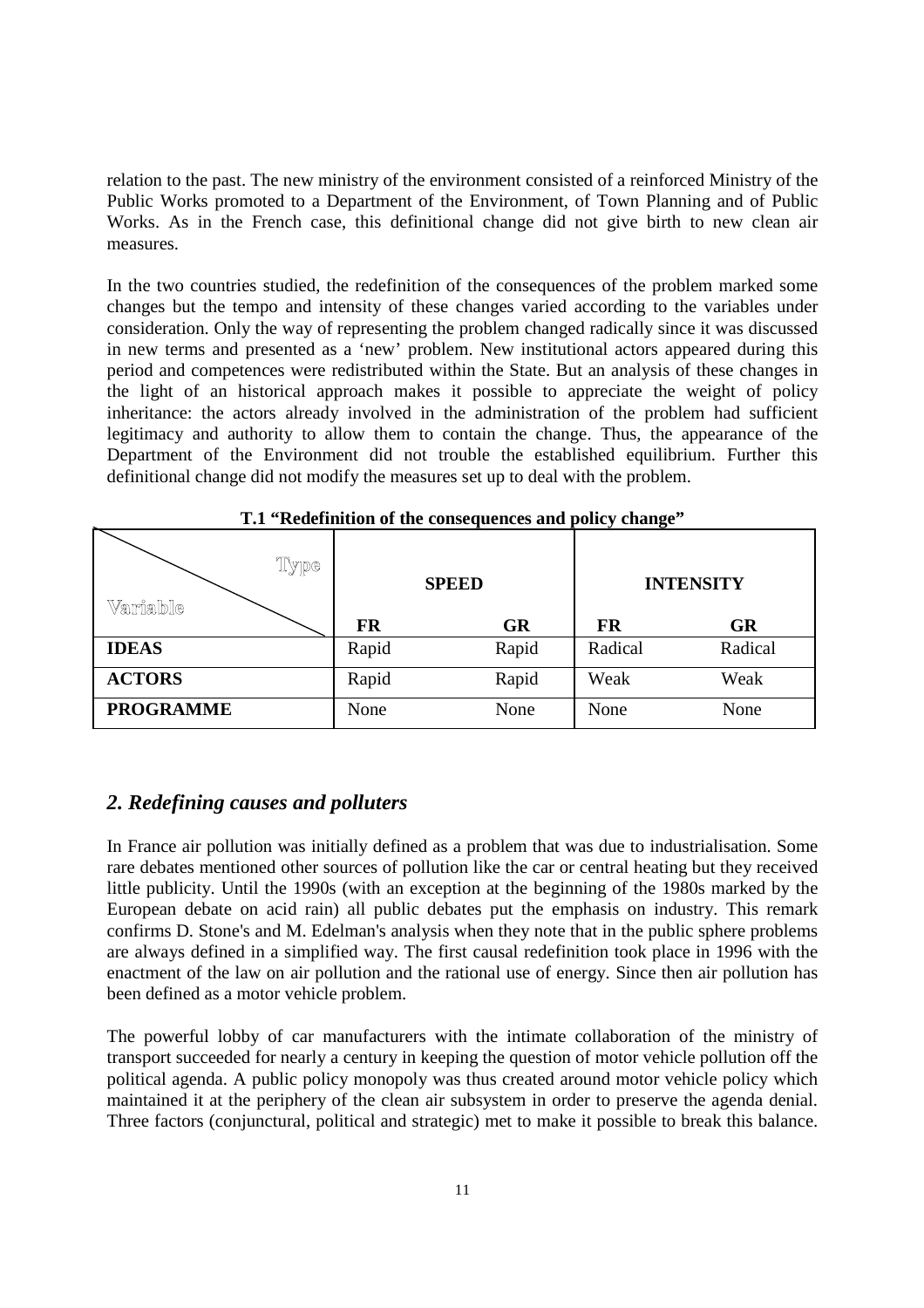First a confidential study on the harmfulness of motor emissions was published in the daily press. At this time the Minister for the Environment was seeking an issue to mark her political career. Finally the mining engineers of the ministry of the environment supported their Minister because they perceived her legislative project as an opportunity to discharge industry of the blame that had hung over it since the 19th century (C.A. Vlassopoulos, 1999).

What was the impact of this new causal definition on the actors involved? This redefinition did not create new actors. It did however redistribute the power between existing actors. For the first time, the Minister of the Environment played an active role in clean air policy. Further the balance of power between polluters was reconfigured. The industrialists who were until this moment very active within the subsystem fell back to the periphery of the subsystem. On the contrary, car manufacturers became much more active and placed themselves at the heart of the subsystem. Thus it is not surprising to observe that the former were quasi absent from the negotiations of the 1996 law while the representatives of the car manufactures intervened very actively.

Was there an impact on the policy content? This time a new programme was set up aiming at motor vehicles and car traffic for the first time. The enactment of this law, the causal redefinition of the problem and the redistribution of power between the actors leads us to suppose the presence of a major change. This first estimation is moderated however after analysis of the preparatory debates and of the contents of the 1996 law. The pressure exerted by the motor lobby was very high obliging the Minister to progressively remove from her project the most radical and innovative measures. The document finally enacted constitutes a vague text full of wishes without regulatory measures and requiring a considerable number of decrees for its application. The rupture envisaged initially by the Minister for the Environment did not take place. This observation also makes it possible to nuance the importance of the changes concerning policy actors. The reinforcement of the Minister for the Environment within the subsystem was real but its autonomy remained limited because the other actors did not loose all their resources. If car manufacturers lost the symbolic, definitional battle, they succeeded in imposing their limits regarding the content of the new law. The traditional fragmented way of dealing with the problem also remained unchanged and the ministry of transport continued to exert its control over decisions concerning motor vehicles.

In contrast to the French case, air pollution in Greece, has been discussed particularly as a car traffic problem. A law was passed in 1912 concerning the rationalisation of industrial facilities but did not generate public debate. The second attempt to define industry as an important polluter by the dictators at the beginning of the 1970s consisted of a demagogic effort to condemn capital in the name of public interest. Otherwise all the history of air pollution in Greece has been marked by the clear condemnation of car traffic and the appearance of rather strict and innovatory regulations. For example, in 1911 the law on civil and penal liability for drivers was followed by a protectoral decree forbidding lorries from crossing the town centre of Athens. In 1930, the Highway Code condemned drivers whose vehicle emitted noxious fumes. While in France the problem of fumes emitted by diesel engines is still hardly discussed, in Greece, a prescription of 1937 stipulates that: "all types of diesel vehicles which emit smoke and odours *[… ]* will be penalised by a withdrawal of their licence for between two and ten days". Thus in Greece we do not note any major redefinition of the causes of the problem. The political change of 1981 and the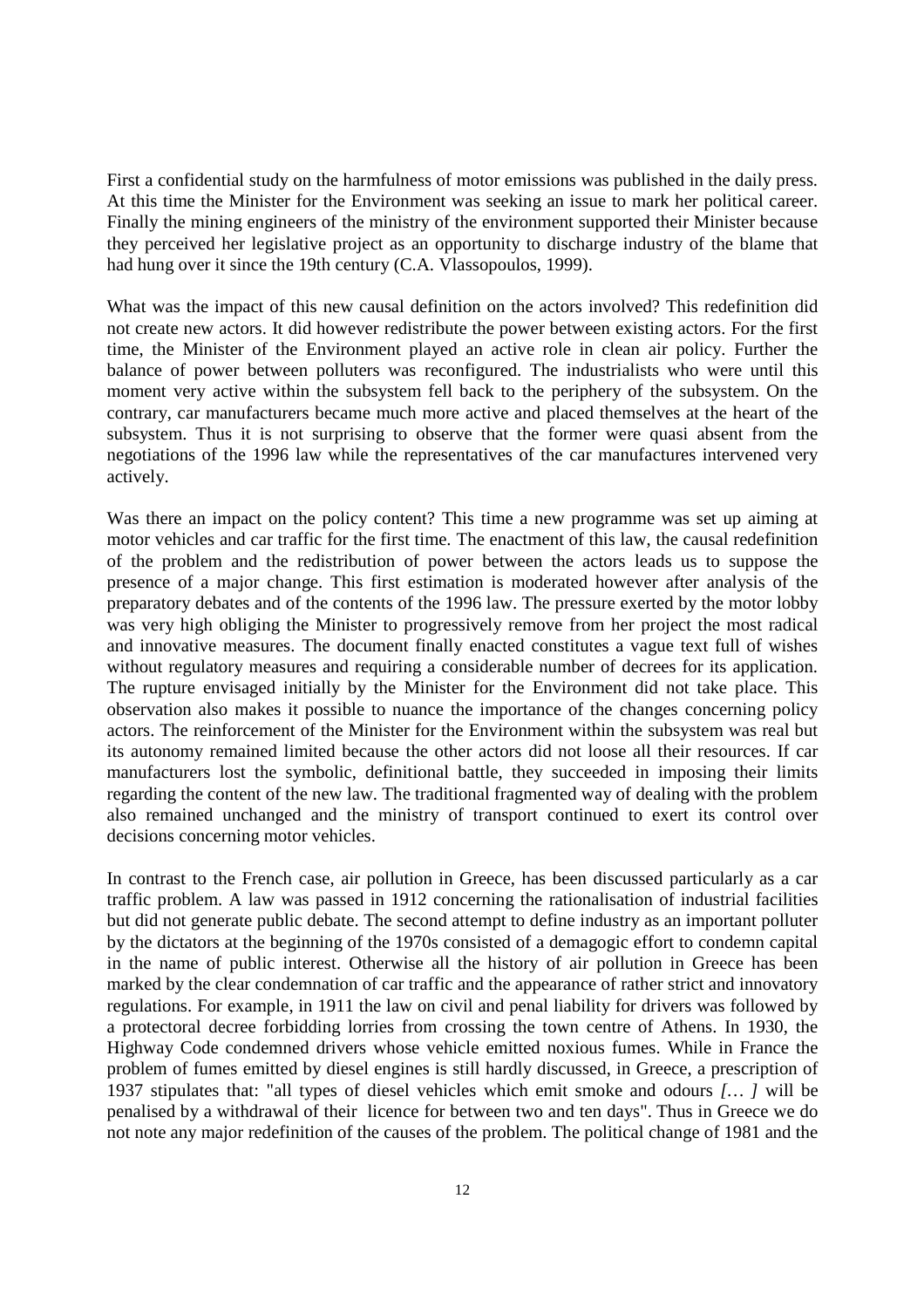great publicity given to the problem during the electoral period made it possible, however, to set up in 1982 the first *ad hoc* clean air programme. This generated for the first time the mobilisation of certain categories of actors like the Trust of car importers and the taxi drivers' trade unions. Like past initiatives, this program was quite strict proving the autonomy of which the Greek government disposes in dealing with this dimension of the problem<sup>5</sup> .

| r --- <i>-</i> , ---<br>— <del>.</del> |           |              |                  |           |  |  |  |
|----------------------------------------|-----------|--------------|------------------|-----------|--|--|--|
| Type                                   |           | <b>SPEED</b> | <b>INTENSITY</b> |           |  |  |  |
| Variable                               | <b>FR</b> | $GR*$        | <b>FR</b>        | <b>GR</b> |  |  |  |
| <b>IDEAS</b>                           | Rapid     | Slow         | Radical          | Weak      |  |  |  |
| <b>ACTORS</b>                          | Rapid     | Slow         | Weak             | Weak      |  |  |  |
| <b>PROGRAMME</b>                       | Rapid     | Slow         | Weak             | Weak      |  |  |  |

**T.2 "Redefinition of the causes and policy change"** 

[\* The specificity of the Greek social and political context makes the description of causal redefinition and change difficult to schematize]

## **D/ Some conclusions**

1

**1.** Both definitional processes of the air pollution in France and in Greece show that with each redefinition stage the subsystem undergoes modifications. Changes in the perceptions of the consequences primarily has an impact on the institutional actors responsible for problem solving while changes in the definition of causes influences the identity and position of private actors. Policy content does not change with each change of definition.

In the two cases studied, the only change which marks a rupture with the past is in the definition of the problem. In each redefinition a new perception of the problem is created: the nature of the problem changes in the sense that it is mentioned and discussed in new terms. Changes (even rapid) concerning the configuration of actors and the policy content appear much less radical. I have qualified this phenomenon as "double speed policy change". This is related to the policy inheritance, i.e. to agreements and practices contained in the way of dealing with the problem which reduce the rupture introduced by changes in the definition of the problem. When the battle over symbols and representations is lost, actors can mobilize other means to preserve their interests and position.

Even if these changes do not mark a rupture and do not succeed in breaking the established methods of problem administration, they open prospects for further modifications in policy variables. F. Baumgartner and B. Jones (1993, 16) claim that "issue redefinition and institutional control combine to make possible the alteration between stability and rapid change that

 $5$ The Greek case made it possible however to demonstrate a limit in the acceptance of a connection between the way a problem is defined, the actors mobilised and the contents of the policy: in a context like that of Greece at the beginning of the 20<sup>th</sup> century the political and social spheres are disconnected and policy initiatives do not respond to publicly expressed social needs. Thus a series of initiatives (like that of the 1912's law) remain confined within the government space and the mobilisation of the actors concerned remains very superficial.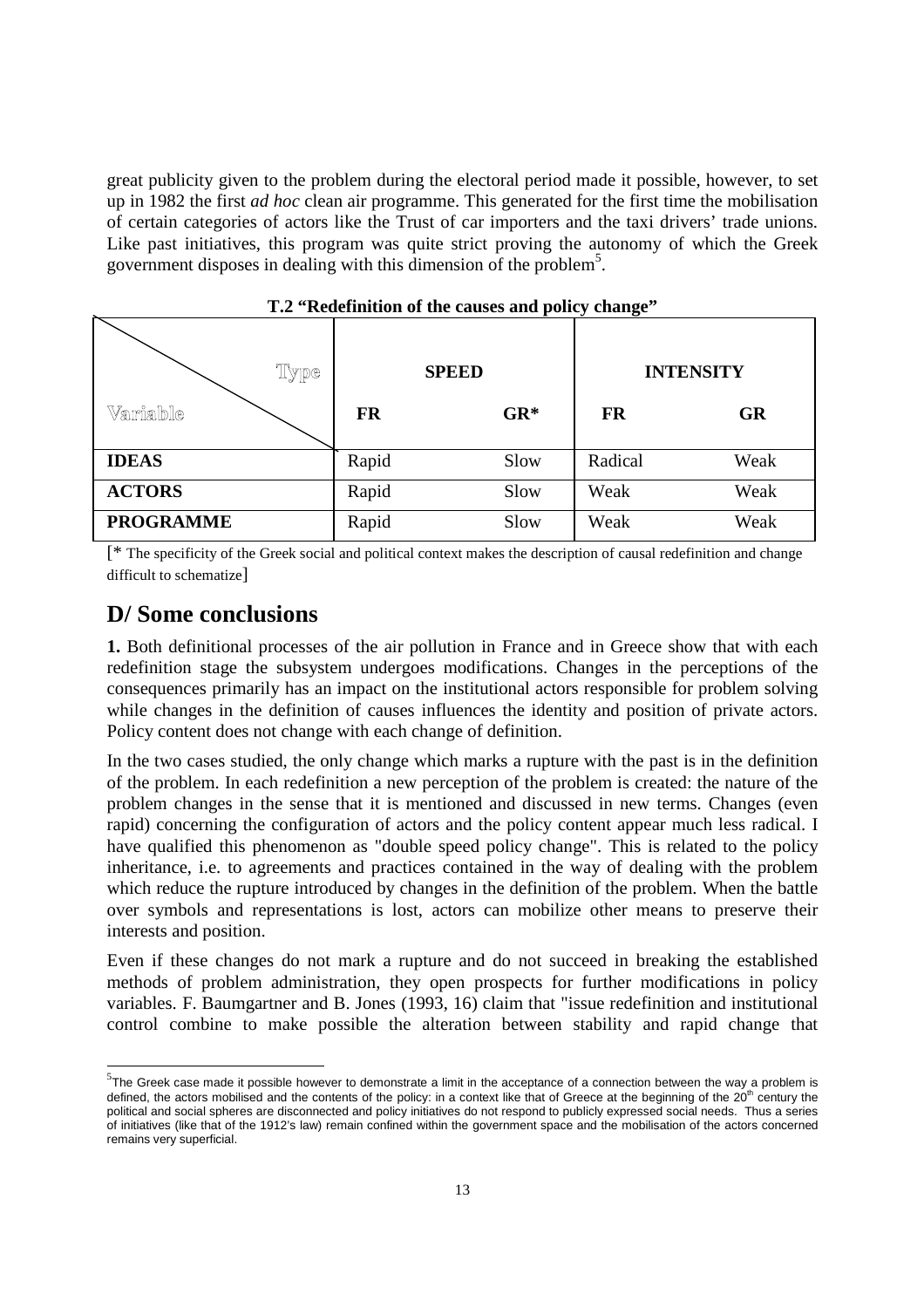characterizes political systems" Paraphrasing this statement we claim that *problem definition and the configuration of actors combined with the policy contents make possible simultaneous changes of variable tempo and intensity*.

**2.** Does clean air policy tell us something about endogenous and exogenous determinants of change? No regularity appears on this subject. Generally there is a combination of external and internal elements to the subsystem which combine to produce the change. This is the case with the transfer of air pollution policy into the environmental sector which coincided both in France and in Greece with the imposition internationally of the new environmental values at the end of the 1960's. By appropriating these new values, actors already involved in clean air policy succeeded in consolidating their position within the subsystem. Motor vehicle pollution policy is related to the European debate on acid rain and NOx emissions but also to research within some French scientific communities and to the ministerial initiative for agenda setting. In Greece, motor vehicle pollution policy is primarily due to internal elements (the town planner's sovereignty and the absence of a motor vehicle lobby).

Actors in search of opportunities to modify the existing equilibrium as well as actors looking to preserve this equilibrium are always present within policy subsystems. This seems however more the case for the French clean air policy subsystem than for the Greek one which is monopolized by a community of experts and lacks strong interest groups potentially hostile to the policy content. The plurality within the French policy subsystem has prohibited any possibility for a common base to build a consensus and thus for policy oriented learning (H.C. Jenkins-Smith 1988, 199).

**3.** Does the combination between historical and comparative analysis make it possible to formulate generalisations? The results regarding the analysis of clean air policy change can be valid only for the studied cases. Nevertheless the thesis of «double speed policy change" can take the form of a "proposal for generalisation" to be tested in other case studies. The analytical framework for observing policy change, can take the form of a "formal theory" (R. Boudon, 1991, 76) which does not aim to explain the policy change process but to underline the usefulness of considering certain variables in the study of policy change.

### **References**

Baumgartner F. & Jones B.D. (1993) *Agendas and instability in American politics*, Chicago and London ,The University of Chicago Press

Bennette C.J. and Howlett M. (1992) "The lessons of learning: Reconciling theories of policy learning and policy change", *Policy Sciences* 25: 275-294

Bosso C.J. (1994) "The contextual bases of problem definition", in Rochefort D.A. & Cobb R.W. (ed.), *The politics of problem definition. Shaping the policy agenda*, University Press of Kansas

Boudon R. (1991) *La place du désordre*, Paris, Quadrige PUF

Chevallier J. (1994) S*cience administrative*, 2e éd., Paris, PUF

Dudley G. & Richardson J. (1998) « Arenas without rules and the policy change process : outsider groups and british roads policy » *Policy Studies*, XLVI, 727-747

Edelman M. (1991) *Pièces et règles du jeu politique*, Paris, Seuil

Gusfield J.R. (1984) *The culture of public problems. Drinking-driving and the symbolic order*, The University of Chicago Press

Hall P.A. (1993) "Policy paradigms, social learning and the State : The case of economic